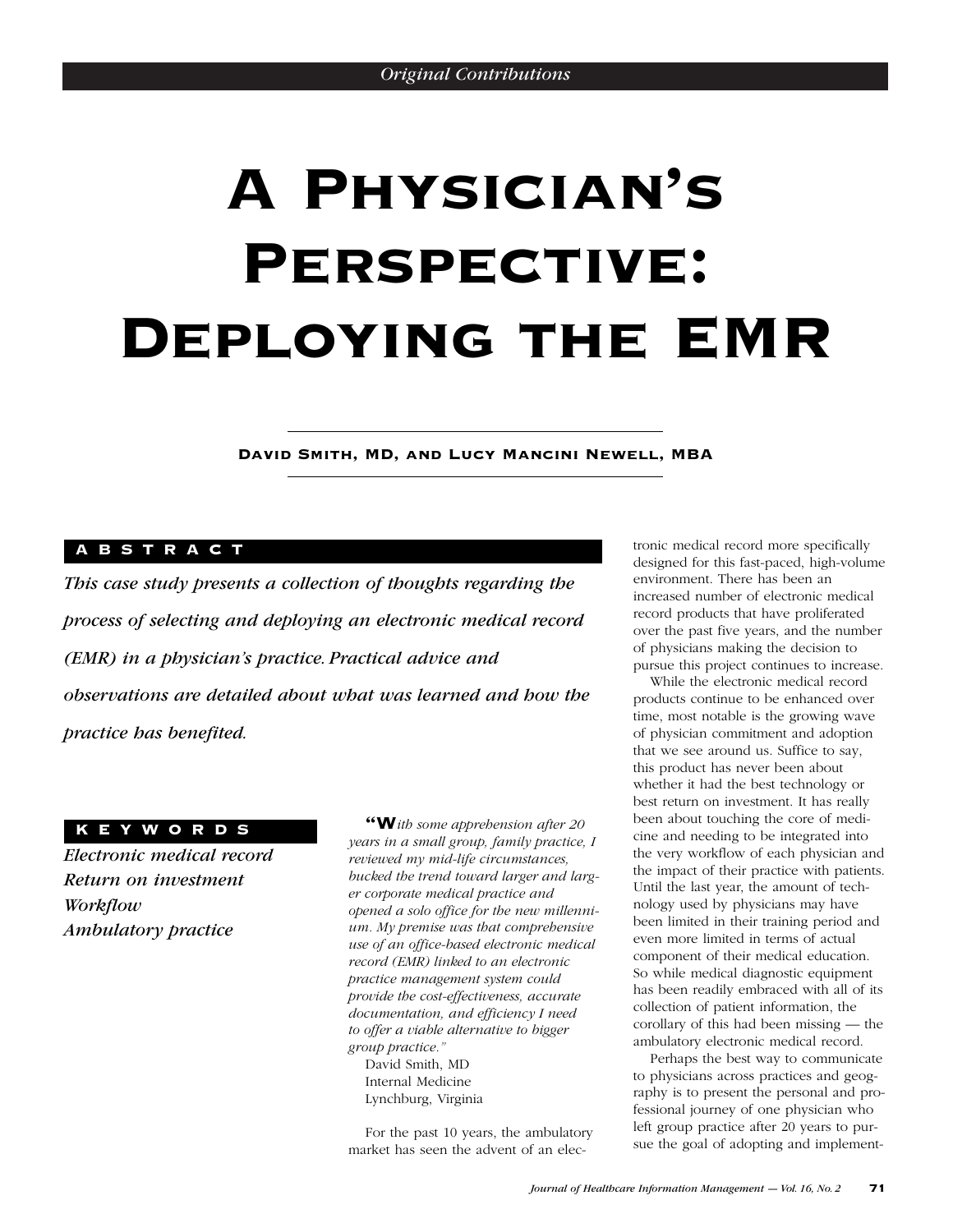# Physician epad From the

### *Dr. Don Shuwarger, F.A.C.O.G. Forest Women's Center*

(3 physicians, 1 physician assistant, and 1 licensed professional counselor) EMR in use: 1 year and 8 months Users to date: All providers and staff

◗ *Question:* What have been the three (3) most significant benefits that you have realized as a practicing physician since the implementation of the electronic medical record? (Note: If you have identified more than three benefits, please do not hesitate to include these.)

Answer: The three benefits we have realized include: (a) immediate and universal access to the patient record, (b) no lost charts, and (c) easier and quicker navigation through the patient record to find things such as lab data, pathology, etc.

◗ *Question:* Please comment on whether your patients have expressed any concern regarding your usage of an electronic medical record (positive or negative).

Answer: Patients who have expressed an opinion regarding our EMR have been universally positive.

◗ *Question:* In hindsight, were there any issues, concerns, surprises, or challenges that arose during the implementation of the electronic medical record, which others can safeguard against?

◗ *Answer:* During the implementation/ adoption phase, there was a greater impact on our "patient per hour" volume than expected for a longer period of time than expected. However, now there is the capacity to see greater numbers of patients per hour due to increased efficiency.

◗ *Question:* To date, have you been documenting information to support a return on investment for the electronic medical record? What are those results? ◗ *Answer:* No.

◗ *Question:* In terms of revenue, has the practice realized any improvement and can you indicate what percentage of revenue improvement has been realized? Answer: I have no data on these items.

ing the concept of automating medical practice through the tool known as the electronic medical record. We hope, by sharing this story, that physicians in both solo and group practices can better map their future toward integrating the electronic medical record into their practice of medicine.

# **Visualize Practice Workflow**

The single area that requires the highest level of attention during the planning and deployment of an electronic medical record is practice workflow. The daily pattern of practice workflow of both physician and other staff members who will utilize the EMR should be thoroughly reviewed and even flowcharted or documented in some manner to facilitate the transition to an automated process.

Thirteen components of daily physician activity were documented for this practice. The relevance of sharing this information for all physicians, regardless of specialty, is to provide a framework for organizing your review into logical, component views. Once this exercise is completed within your own organization, it will help organize your analysis of each internal segment of the daily patient care so that a potential EMR being considered by the practice can be reviewed in the proper context. It is important to remember that the EMR product is only the tool to facilitate the process of patient care; without understanding this process in detail, the transition to automation will be fraught with obstacles and challenges.

For each identified component of clinical workflow, personal observations are included regarding the necessary, corresponding functionality that should be assessed with any EMR products under consideration. While this is a comprehensive listing of functional EMR elements, it in no way represents every potential element of functionality. These were deemed as those of highest priority for consideration in our particular selection process. In addition, it is important to note that an EMR contains other interrelated components that should not be overlooked as components of the broader interaction of patient care. These include electronic messaging, prescription management, other vehicles for data entry (i.e., scanners, voice, PDAs, etc.), and template construction.

The components of clinical workflow in an ambulatory setting follow:

- 1. Front Sheet/Summary View
- 2. Printable Chart Summary
- 3. Chief Complaint (CC)/History of Present Illness (HPI) View
- 4. Review of Systems (ROS) View
- 5. Past Medical History (PMH) View
- 6. Physiologic Data Screen
- 7. Physical Examination View
- 8. Assessment/Plan of Care (A&P) View
- 9. Laboratory View
- 10. Flowsheet View
- 11. Demographics View
- 12. Evaluation and Management (E&M) Coder View
- 13. Preventive Health Services View

For each of these 13 components, the following lists the specific functional items that a viable EMR must address.

1. Front Sheet/Summary View

The software should have a summary view much like that of a paper chart. The summary view should include a problem list, a medication list, an allergy list and an index of interactions with the patient (office visits, hospital records, outside records received, phone calls, etc.). This view will be used when the physician or care provider needs to refresh their memory prior to a patient encounter and when it is important to find chronologically stored medical information. This is a high-usage area that you and your staff will access constantly, so pay close attention to its design and navigability.

- The lists (i.e., problems, allergy, medication, etc.) should allow for editing so items can be removed with minimal keystrokes.
- Each list should be in an expandable window to promote easy viewing.
- The user should be able to sort each list alphabetically and/or by dragging and dropping items (for instance, you'll want to group related medications together so that one diabetic medication follows another).
- The lists should be linked to other areas of the EMR, including the past medical history area and Assessment and Plan area (A&P). The user should have an option to add an information element to the past medical history or as an assessment and automatically populate the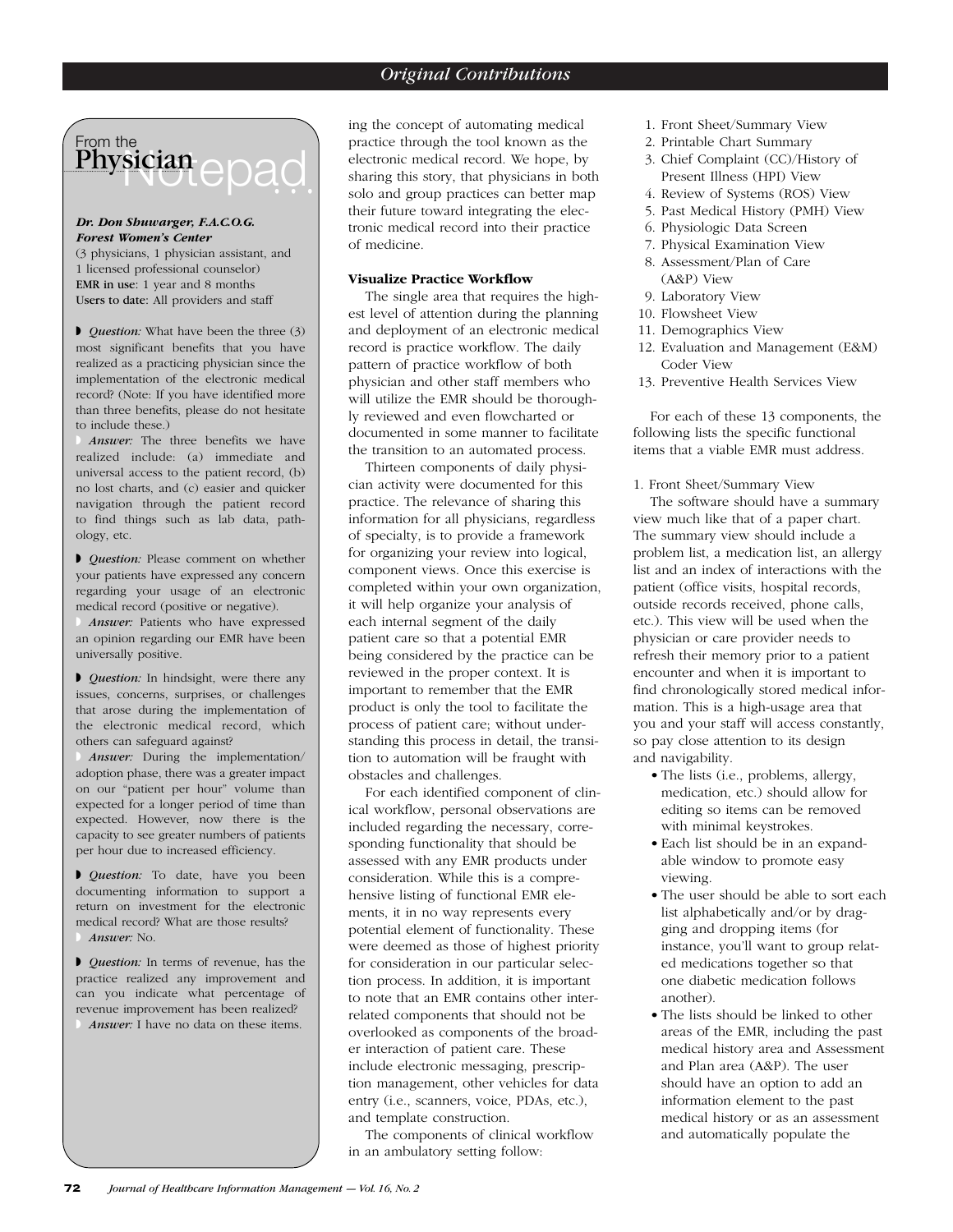active problem list in the summary view.

• The problem list should segregate active, ongoing medical problems from short-term, limited problems. (There's nothing worse than having to wade through every ache and pain to find chronic problems.)

# 2. Printable Chart Summary

Primary care physicians regularly make referrals to physicians and other healthcare providers. Good medical practice includes forwarding a succinct summary of the patient's medical history as well as description of the problem that led to the referral.

- The EMR should easily generate a form letter addressed to a selected healthcare provider selected from a list identified in the system. The letter should include: (1) practice-specific, standard, introductory language, (2) a brief, free-text summary of the referral problem generated by dictation, a voice recognition system, or your own typing, as well as (3) a summarized, active problem list, medication list, allergy list, and past medical history and laboratory data.
- Sometimes a copy of the most recent EMR progress note can be used to provide introductory information to other practitioners, but often it's not ideal.
- 3. Chief Complaint (CC)/History of Present Illness (HPI) View

There needs to be a format in which the patient's history of present illness is documented. If your office works like mine, before you interact with the patient, an office nurse gathers several pieces of data including vital signs, a brief history, and identification of a chief complaint. The physician can then review the nurse's intake information and expand upon it as you interview the patient.

• There is often some overlap between documentation in the HPI and the Review of Systems (ROS) view. For HCFA documentation purposes, it is important that the EMR lists and counts different elements of the HPI for a condition (onset, duration course, pattern, severity) and allows the user to easily select one or more conditions for which the patient is being followed (hypertension, congestive heart failure, diabetes, etc.).

- The CC/HPI area should allow point-and-click, table-driven documentation as well as free text input for elements and conditions.
- The EMR should provide an easy-toedit base list of chief complaints appropriate for primary care (or the specialty of your choice) as well as choices from the active and nonactive medical problems already established for this patient. Not all chief complaints match up to ICD-9 coding. As a result, a patient may start an office visit by saying, "I came because I read an article about stroke prevention in the newspaper," and this needs to be documented appropriately.
- Certain responses about symptoms in the HPI screen should populate the ROS area. For instance, the keyword "fever" in HPI documentation should register in the appropriate section of the ROS documentation.
- 4. Review of Systems (ROS) View Using this view, doctors and nurses ask standard questions related to the medical problem encountered. If the pick lists are constructed well, almost all of the ROS documentation can be done using point-and-click selection, thus avoiding the need for free text.
	- The EMR should allow each practitioner to create and easily select preferred ROS templates for common circumstances such as routine gynecologic care, upper respiratory illness, etc. Templates should be easy to construct. Base templates should be included in the system and may be available by medical specialty (this varies by vendor product).
	- ROS lists should be editable spontaneously to include new questions that were not identified during the EMR building phase of implementation for the list. The reverse is also true, that questions can be excluded when it is determined they are not being used in practice.
	- ROS data should be recorded in tables from which queries and reports can be generated in the EMR's reporting tool. For instance, you should be able to quickly generate a report listing all patients with hearing loss or headache.

5. Past Medical History (PMH) View

This is a workhorse area for both you and your staff. A good EMR allows extensive point-and-click documentation of the patient's past medical and surgical problems, family history, social history, ongoing medications, immunization history, past procedures history (for instance, cardiac catheterization in 1998), and a list of doctors consulted in the past.

- Customizable pick lists for the PMH medical and surgical history should be creatable from ICD-9 and CPT tables. These lists will be similar to the pick lists used to document in the A&P area.
- Items on the lists should be able to be renamed to avoid cumbersome ICD- 9 and CPT descriptions without losing the ability to sort by the underlying ICD-9 or CPT code.
- A good EMR should provide a stock set of pick lists for medical and surgical conditions and procedures consistent with the needs of primary care physicians. It's not fun to start from scratch building custom lists of ICD-9 and CPT codes.
- The pick lists should provide easy access to a larger table of ICD-9 codes. (For instance, when Porphyria is not in your pick list, it should be relatively quick and easy to find it in a complete ICD-9 table and add it to your patient's PMH.)
- Some diagnoses in the PMH should be added to the patient's active problem list in the front sheet summary view, while others should be excluded (hypertension is an ongoing medical problem that should appear in the active problem list; you may not wish to list a resolved pneumothorax in the active problem list).
- Family history should be organizable by family member or by disease.
- Recorded immunization history should be copied into a flowsheet in the flowsheet area, allowing documentation of previous immunizations and prompting new immunizations and updates.

6. Physiologic Data Screen This view allows entry of vital signs, weights, and other physiologic data.

• Users should be able to customize templates for data entry, depending on patient type. For instance, infants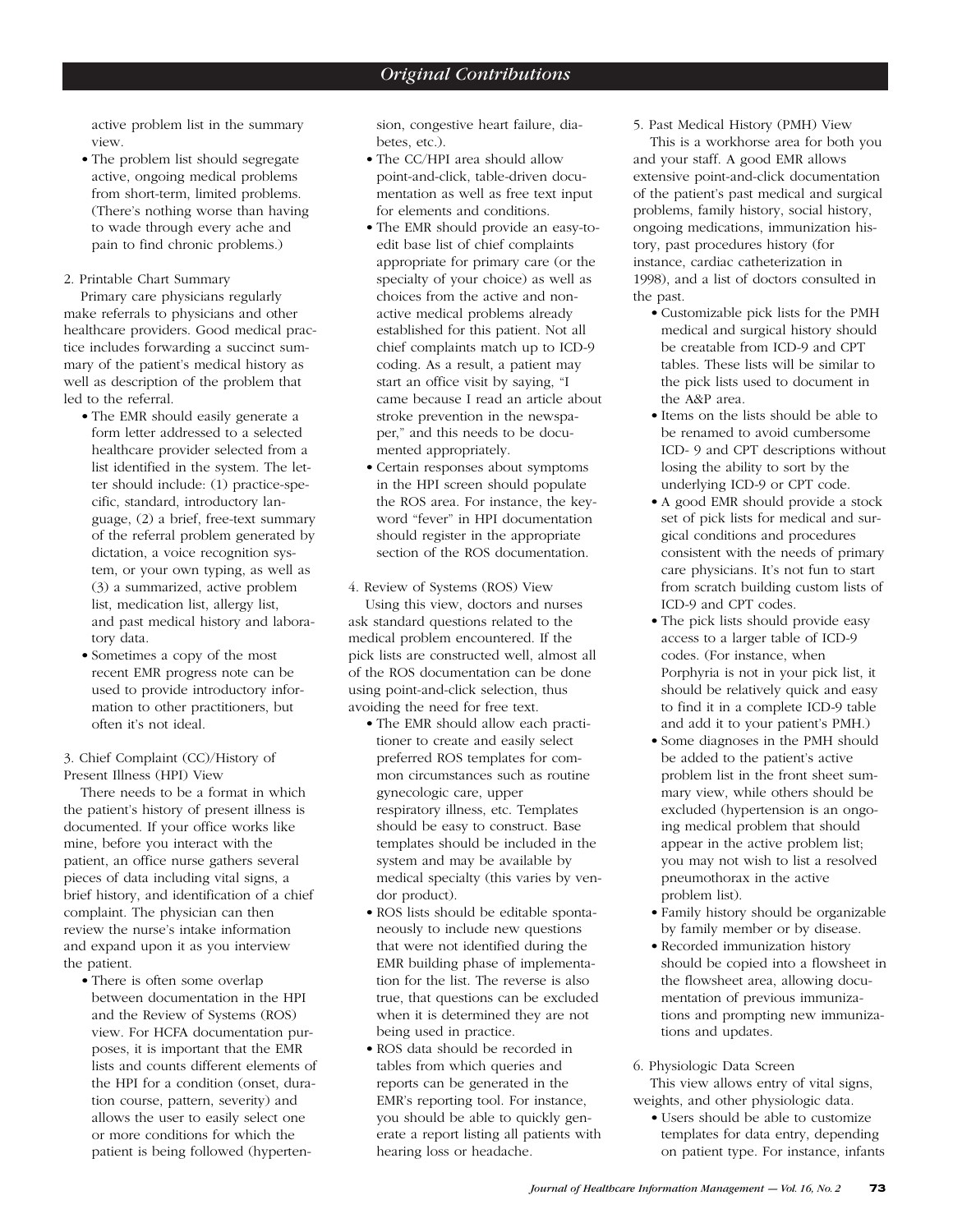# From the  $\mathsf{P}{\mathbf{h} \textbf{y}}{\mathbf{s} \textbf{i} \textbf{c} \textbf{i} \textbf{a} \textbf{n}} \ \textbf{O}{\mathbf{t}}{\mathbf{O}}{\mathbf{a}}{\mathbf{O}}$ Physician Otepad

some physicians in his community that have also chosen to integrate the electronic medical record into their group practices.

# *Dr. H. C. Eschenroeder, Jr.*

*Central Virginia Orthopaedics* (5 physicians and 1 physician assistant) EMR in use: 4 months Users to date: All physicians

◗ *Question:* What have been the three (3) most significant benefits that you have realized as a practicing physician since the implementation of the electronic medical record? (Note: If you have identified more than three benefits, please do not hesitate to include these.)

◗ *Answer:* I would say that the first most significant benefit has been to achieve standardization of care amongst the physicians in our practice. The second benefit we realized is accessing more readily available information about patients' medications, and a past history that is formatted to make it easy to read. The third benefit that we have realized is the ability to retrieve information about our patients, although we have not used this feature that much yet.

**I** *Question:* Please comment on whether your patients have expressed any concern regarding your usage of an electronic medical record (positive or negative).

◗ *Answer:* All our patients seem interested and view it as an exciting new development.

◗ *Question:* In hindsight, were there any issues, concerns, surprises, or challenges that arose during the implementation of the electronic medical record, which others can safeguard against?

Answer: I would just comment that it is a large task and really requires rethinking how we get information as well as how we assess and make plans for patient care. I am, however, excited about its potential to improve our function. We are midway through the implementation process, so I think that there are great benefits that we have not yet realized.

◗ *Question:* To date, have you been documenting information to support a return on investment for the electronic medical record? What are those results?

Answer: We have not been documenting financials that would allow us to calculate a return on investment.

**▶** *Question:* In terms of revenue, has the practice realized any improvement and can you indicate what percentage of revenue improvement has been realized?

Answer: I do not think that we can attribute increased revenue at this point to the use of an electronic medical record.

need head circumference measured, but no blood pressure readings.

- Users should be able to enter certain data more than once without changing screens. For instance, it should be easy to enter multiple blood pressure readings.
- Pick lists should allow scrolling to a number or should default to a number rather than always having to type in the number (for instance 98.6).
- It should be easy to display physiologic data graphically.
- A single click should print out the graphic display (patients really like this).

7. Physical Examination (PE) View

This area is "template heaven." Use this view to efficiently and accurately describe physical findings.

• The EMR should allow point-andclick documentation for most physical findings, but should allow additional free text when needed.

- It should be easy to create and modify templates for different kinds of exams with a selectable subset of templates for organ systems. For instance, a respiratory disease template is used together with a knee exam template when a patient presents with more than one problem.
- There should be an option to use documentation from a previous exam when the exam is unchanged.
- Users should be able to add to an organ system template spontaneously. The system should allow a template to include a combination of terms selected from tables as well as free text expressions. Users should be able to query and report for standard terms contained in the systems base table, but should also be able to query and report for custom terms they have added to these tables.

8. Assessment/Plan of Care (A&P) View This view includes information that should be visible as the clinician assigns diagnoses and procedures for an office encounter.

- A list of drug allergies, the active problem list, and a list of all active and inactive medications used should be displayed. Diagnoses and medications from these lists should be selectable individually or as a group and dragged and dropped to the A&P area of the office encounter note.
- The EMR should include customizable pick lists of diagnoses, on-site procedures, and off-site procedures like diagnostic x-rays done elsewhere. In addition, there should be a customizable pick list of standard instructions (when to return, when to call, when to come back for lab work). All such lists should be generated from tables that can be queried and reported.
- Clinicians should be able to customize lists so that, for a given diagnosis, there is an associated group of routine procedures (for tonsillitis, a single click should display a list of standard procedures like rapid strep, monospot, etc). For a given laboratory procedure code, lists of diagnosis codes acceptable to HCFA should be accessible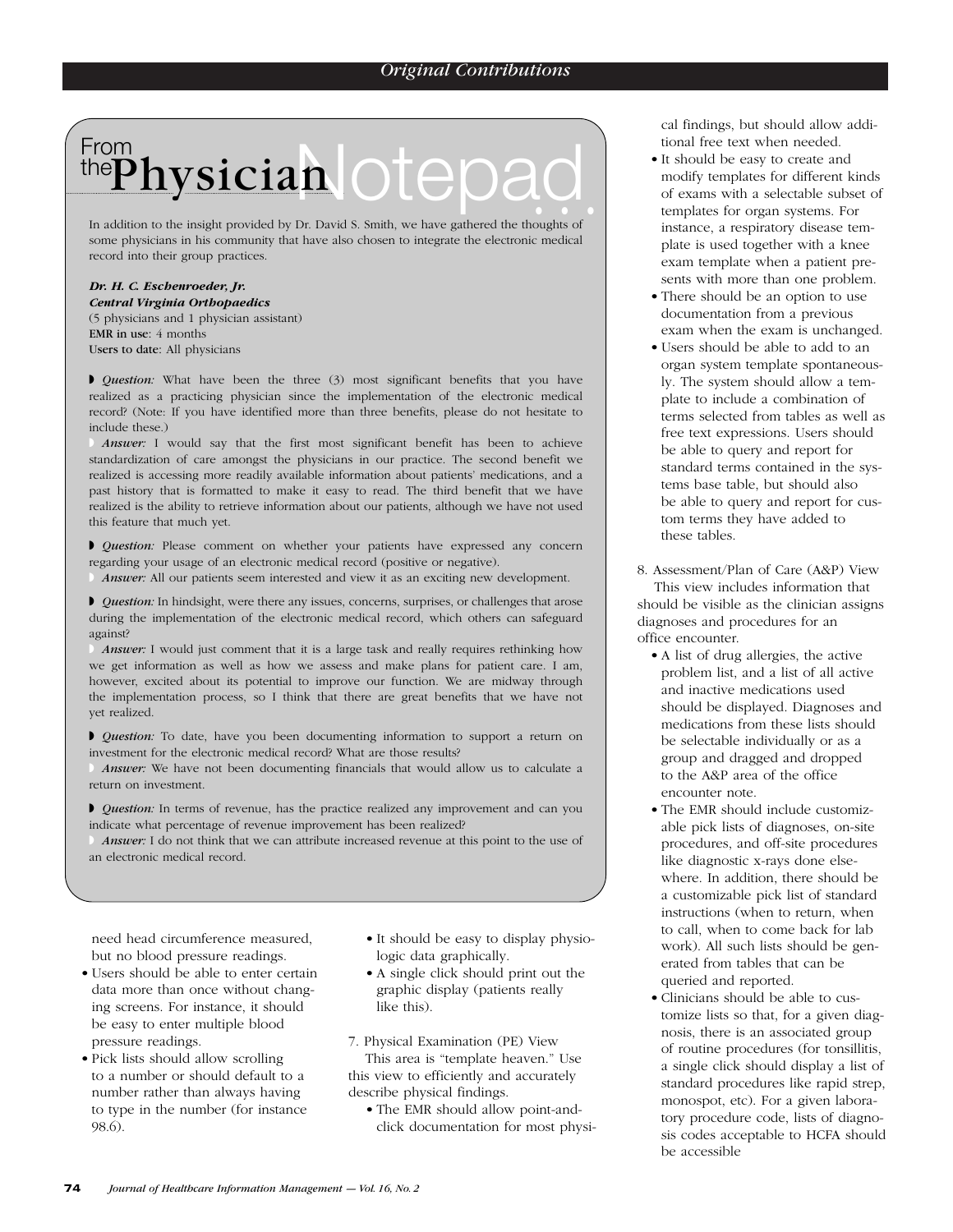# 9. Laboratory View

This area displays laboratory data received through an interface from a lab system as well as laboratory data generated in the office.

- There should be three display formats: (1) a last-in, first-out chronological display of test names, with values viewable by clicking on the name, (2) a customizable table view of lab values organized by last-in first-out, and (3) a graphic display of one or more lab results.
- The EMR should inform users when lab results are pending.
- Users should be able to combine lab results done in the office and lab results received from other sources with lab data entered electronically from a reference lab interface.
- The EMR should allow capture of summary information about certain procedures like mammography, PAP smears, etc. either in the lab area or in the PMH area.

# 10. Flowsheet View

An EMR allows much better application of flowsheets than a paper chart system. Flowsheets allow chronological display of different data sets like immunizations, lab data, preventive health parameters, and disease-specific parameters, and should allow the user to amend the flowsheets as requirements change.

- Flowsheets should be simple to construct and modify. An EMR should accommodate flowsheets designed for use throughout the office and flowsheets designed for individual use.
- Flowsheets should be designed to capture data in tables, from which users can query and report, and from which automatic reminders can be generated. For example, a user should be able to create a flowsheet for diabetic care including regularly scheduled services such as Hemoglobin A1C testing and foot examinations. The user should be able to periodically run a report identifying patients in need of diabetic services and direct communications to them. In addition, when services are needed, a reminder should be provided to EMR users when a patient's chart is opened.

11. Demographics View

Certain information should be visible from any portion of the patient's electronic medical record (name, date of birth, primary insurer, home telephone, etc.). In addition, the EMR should contain a dedicated demographics view where all demographic information is housed.

- Demographic information display should be customizable; each user should have a preferred display format default.
- Demographic information from the office practice management system should populate the EMR. Certain information should be editable in either system, with updated information displayed in the other system (for instance, telephone numbers).

12. Evaluation and Management (E&M) Coder View

In this view, clinicians review completed documentation to establish the appropriate evaluation and management code.

- The coding assistant should automatically indicate whether or not the patient is new.
- The coding assistant should determine the level of the HPI, ROS, and PE based on chart documentation and HCFA criteria
- The coding assistant should provide ready access to reference tables to help determine the severity of illness.
- The coding assistant should show how to code based on time spent counseling the patient.
- 13. Preventive Health Services View If there is not a display of preventive health information for each patient at the level of the front sheet view, the EMR should offer a dedicated view of this information. In this view, users should be able to review and add information about necessary preventive health services, based on one or more flowsheets from the flowsheet area.

# **Other Considerations**

Electronic Messaging

- How easily can electronic messages be generated and sent to one or more staff members?
- Can external e-mail be generated from within the EMR?
- Can messages be attached to patient records (so the recipient automatically opens the patient chart) and saved in patient records?
- Can background information messages be attached to key elements of a patient's record like lab results, prescription refills, or scanned documents, without adding this information to the permanent record?
- Can reminders be generated prompting those who open a patient record in the future?

Prescription Management

- When patients call or request on-site for one or more prescriptions to be refilled, the EMR should allow immediate review of the patient's prescription history (drug, dose, schedule, quantity, previous refills).
- The individual recording the patient's request should be able to call up on a template the last refill of a drug and make any requested modifications. The modified template(s) can be sent as an electronic message to the physician, who can review the patient's history, make point-and-click changes to the request, and authorize or reject the refill. The template should show physicians' options in dosage available.
- When prescriptions are generated, a drug interaction warning system should send an automatic message to physicians. The interaction warnings should be customizable.
- The EMR should allow batches of prescription refills to be processed and transmitted within the system. The EMR should allow completed prescription refills to be faxed as a group to pharmacies.

# Reporting Capability

- Reporting should be comprehensive, customizable, easy to structure, and fast.
- The capability to recall patients and improve compliance is a very valuable aspect of a good EMR, both for financial reasons and quality improvement.
- Establish what data the EMR records in tables from which queries, and reports can be generated. The most important data are diagnoses and procedure codes, lab values, and categorized patient instructions. The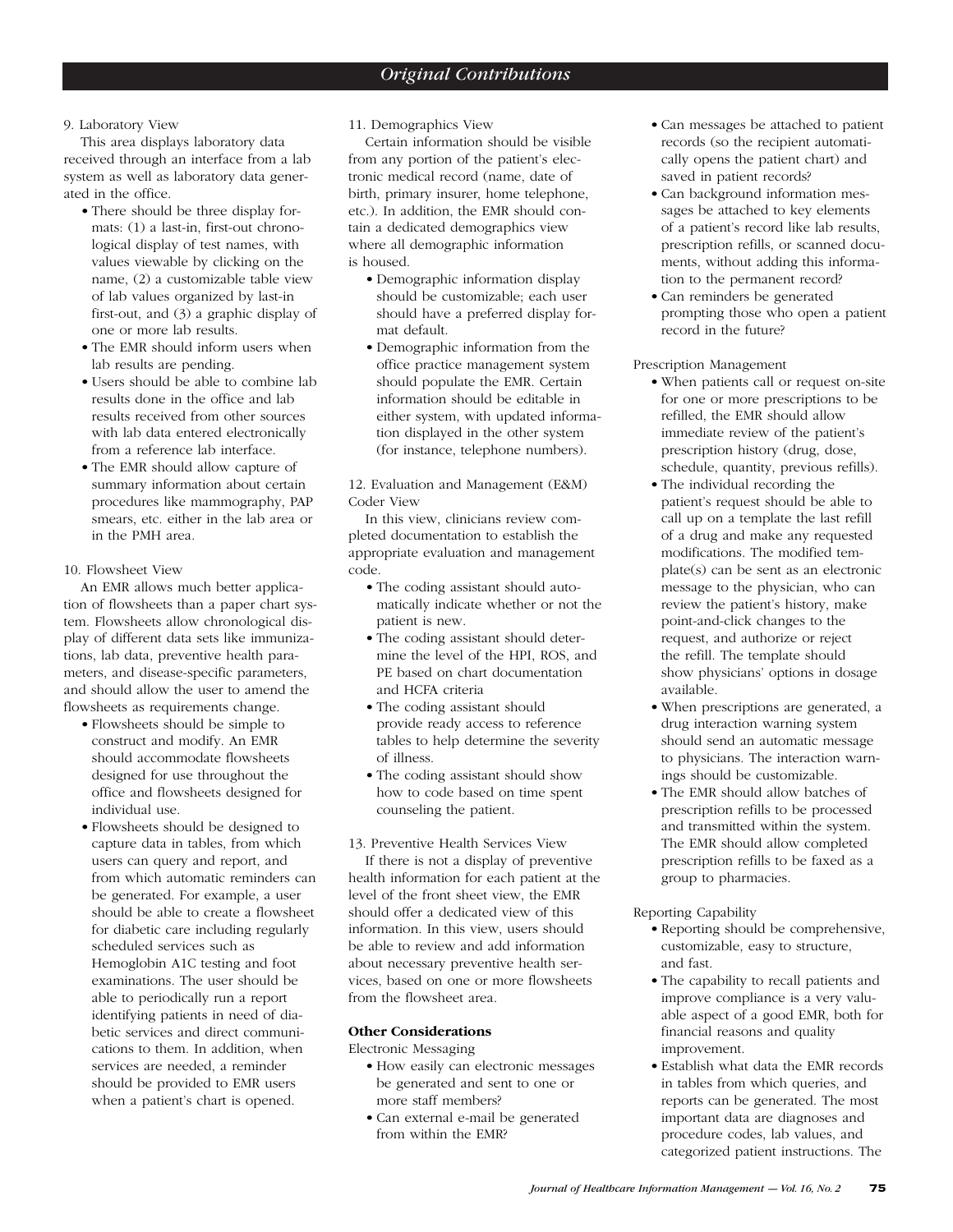# *Original Contributions*

# From the Physician Otepad.

*Dr. Ron Fisher Seven Hills Urology Center, Inc.* (6 physicians, 1 clinical nurse specialist) EMR in use: 10 months Users to date: 4 physicians and clinical nurse specialist

◗ *Question:* What have been the three (3) most significant benefits that you have realized as a practicing physician since the implementation of the electronic medical record? (Note: If you have identified more than three benefits, please do not hesitate to include these.) ◗ *Answer:* The three most significant benefits that I have realized since implementing the electronic medical record have been: (1) continuous availability of the patient's chart and reduction of paperwork; (2) immediate retrieval of patient's medical history, medications, and allergies; and (3) ability to electronically transmit information in the form of prescriptions to pharmacies, correspondence to other physician offices, etc.

◗ *Question:* Please comment on whether your patients have expressed any concern regarding your usage of an electronic medical record (positive or negative).

◗ *Answer:* Patients have made very few comments regarding electronic medical record. Comments that have been received have been very favorable. Most patients seem to be impressed that we are embracing the new technology and they view this as doctors "keeping with the times."

◗ *Question:* In hindsight, were there any issues, concerns, surprises, or challenges that arose during the implementation of the electronic medical record, which others can safeguard against?

◗ *Answer:* I would say the biggest issue and concern about implementing electronic medical record is the difficulty in the startup process. Any practice needs to be prepared to increase their costs in implementing the system. It is also a very gradual process in which the chart can become a complete electronic medical record and take the place of a paper chart. One exception would be if you made a huge financial and staffing commitment to make that transition immediate. Our financial commitment has been large, but I think with a larger initial outlay, the transition can be quicker.

◗ *Question:* To date, have you been documenting information to support a return on investment for the electronic medical record? What are those results?

**Answer:** We have been utilizing the electronic medical record now for approximately 10 months. We have been trying to follow our expenses to help us see our return on our investment. One of the biggest costs that we have been tracking has been transcription costs, which actually increased initially and now are decreasing. I would say other administration costs have actually increased in this short-term implementation, but we expect some of these to reverse.

◗ *Question:* In terms of revenue, has the practice realized any improvement and can you indicate what percentage of revenue improvement has been realized?

Answer: It is too early to tell if there has been any revenue improvement by the system.

EMR should be able to profile patients by any combination of diagnosis, procedure code (including E&M codes), and patient instruction. For example, an EMR should be able to identify all diabetic patients who have not had an office visit within three months if they were instructed to return then. Further, the EMR should be able to identify all diabetic patients who have not had a Hemoglobin A1C test within three months.

Standard Information

- The EMR should be able to insert standard language into patient records (procedure notes, descriptive phrases customized by the physician, etc.).
- The EMR should allow importation of text files and images from outside sources. For instance, patient educational material should be importable from Word files you can edit as desired.
- The EMR should be able to generate addressed form letters or electronic messages to patients and referring physicians, including a combination of standard language and elements of the patient record like lab results, diagnosis, and medication lists.
- External Data Entry by Scanner or Voice
	- Review the data entry process for scanning information into the EMR. Can multiple pages of information be added at one time? Can the images be modified (enlarged, contrast adjusted, rotated) for optimal viewing in the EMR? How many keystrokes are required to complete scanning and filing of an image?
	- How and where are scanned images named and filed in the EMR? Can documents be given customized names? Can folders and subfolders of scanned documents be created?

Template and List Construction

- What components of the EMR use templates and lists (for instance, ROS, physical exam, physiologic data, assessment and plan)?
- How easily can the lists and templates be built and modified by physicians and office staff? For instance, how easy is it to organize and amend a customized pick list of 5-digit ICD-9 codes sorted by organ system for use in the A&P documentation area? How easy is it to modify a template for a routine gynecological examination or for a respiratory review of systems?
- When custom lists are built, what base tables support the process? Is there a comprehensive list of diagnosis codes, chief complaints, medications, etc., from which to select? Can a selection be added to a base table, allowing it to be queried and reported like the other selections in the table?
- Can lists and templates be shared by different users?
- What pre-constructed lists and templates are available through the EMR vendor? How specific are they to your area of medicine?

# **Shopping Tips**

Since the selection process for information systems and technology is very well documented throughout the literature, the thoughts identified below are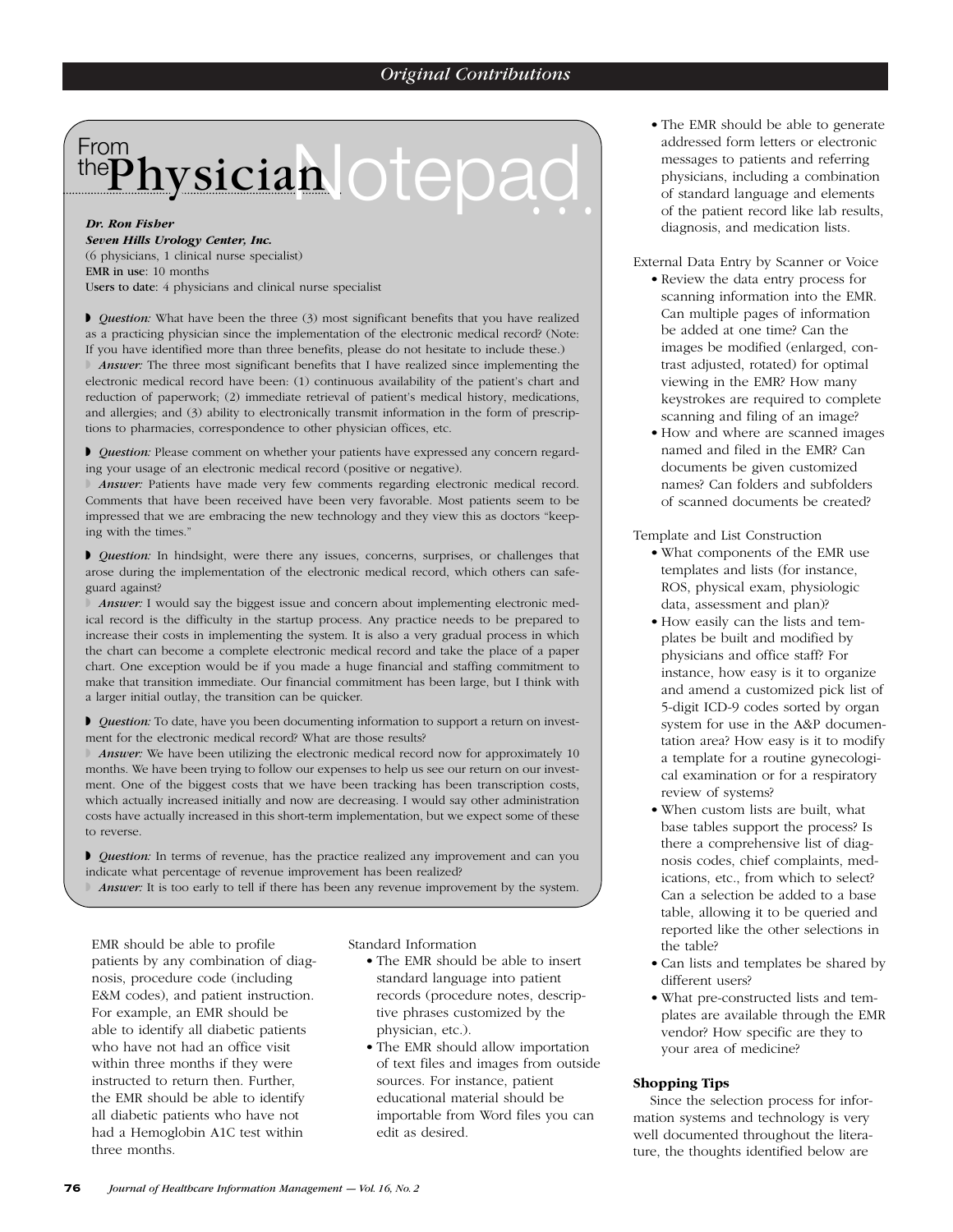those that require special attention during this turbulent time in the marketplace. The major phases of the selection process when shopping for your EMR include:

- Vendor and proposed product information
- Standards and integration strategy
- Site visit
- Additional vendor review for  $finalist(s)$
- Contract negotiations

For each category, we are sharing those questions that were most pertinent to really understanding products at both the broader strategic level and the functional, tactical level.

# *Vendor and Proposed Product Information.*

- How large is the company, and where is it located? Being within driving distance of the company can offer some advantages with regard to hardware support and training.
- What is the company's track record (how many installs and where, what kind of offices, what size offices, specialties that have implemented)?
- How old is the company and is it privately or publicly held?
- Is their ambulatory EMR the company's primary product?
- Did the company develop or acquire the code for the proposed product?

# *Standards and Integration*

**Strategy.** Today's standard for office applications is Microsoft Office, with Word, Excel, Access, PowerPoint, and Outlook. Current EMR software should operate in Windows NT or Windows 2000 and should allow network users to employ Microsoft Office applications through a file server. Pay attention to the compatibility of the EMR (and practice management software) with Office applications.

- Can Word documents be imported into the EMR?
- Does Microsoft Outlook scheduling and messaging relate to the EMR?
- Can Microsoft Access tables be used to populate the EMR, for instance, listing referral physician demographic information?
- If the EMR product is from a vendor other than the existing practice management product, what is their

experience with interfacing the two products? Call these references and understand what their experience has been to date. What tool, if any, is used to interface the two (i.e., is an interface engine used to facilitate the interfaces between these information systems)?

- If the vendor has no experience with interfacing to your practice management product, have they interfaced to any other similar products? What is the experience for these clients?
- What safeguards and remedies will be put in writing (i.e., contractual commitment) to ensure any required interfacing required between an EMR and the practice management product?

*Site Visit.* After you have seen a demonstration of the EMR by a sales representative, arrange for a site visit where the EMR is being used. There is great value to investing in a site visit, but the preparation for it and a clear understanding of the objectives to be achieved by it are key.

- Ensure that you understand the business characteristics of this client (i.e., number of practitioners, the number of EMR modules in production, the length of time the product has been deployed, and whether the ambulatory practice has all clinical users live on the product at this point in time).
- If possible, meet with office representatives at the site without having the vendor sales representative present.
- In addition to reviewing the functionality of the software, pay particular attention to the performance of the system (how long between screens?) and the stability of the system. Does the office complain about down time and system crashes?
- After the site visit, meet with the sales representative and review the product again in more detail and address any items that were brought to your attention through the site visit, reference calls, or further review of information gathered to date.

# *Additional Vendor Review for*

*Finalist(s).* If you are seriously interested, visit a vendor's corporate facility and

meet the development staff, training staff, in-house clinical advisors, and hardware people. If you are not technically oriented, find someone to accompany you who understands network and hardware issues.

- When you have received a hardware/software proposal from the company, arrange to discuss hardware recommendations with their technical staff as well as the sales representative.
- Be sure you have reviewed recommendations for servers, scanners, and wireless devices with hardware representatives who understand your office requirements.
- Be clear about network proposals (for instance, will the network be set up in thin client or fat client configuration?).
- How web-enabled is the system? Is the system HLA-7 compliant?
- Does the system allow asynchronous communications with personal digital assistants like Palm Pilots?
- How can the system be accessed remotely and at what expense?
- How open is the architecture of the system?
- What underlying database structure is used?

*Contract Negotiations.* If you

progress to contract negotiations:

- Be sure you understand what off-site and on-site service is provided under contract and how much it costs.
- What training will be provided? (Request detailed information for both the implementation period and any post-implementation audit option.)
- Does the vendor provide assistance in managing your local network beyond use of its software?
- Does the vendor recommend you have local hardware support in addition to the vendor's services?
- In an era when technology firms are evolving so rapidly, does the contract offer you any recourse if the EMR product is sunsetted? What provisions are in place to protect you if the company is bought out?
- Is the contract clear about ownership of the data contained within your EMR?
- If interfaces are required between the EMR and another software com-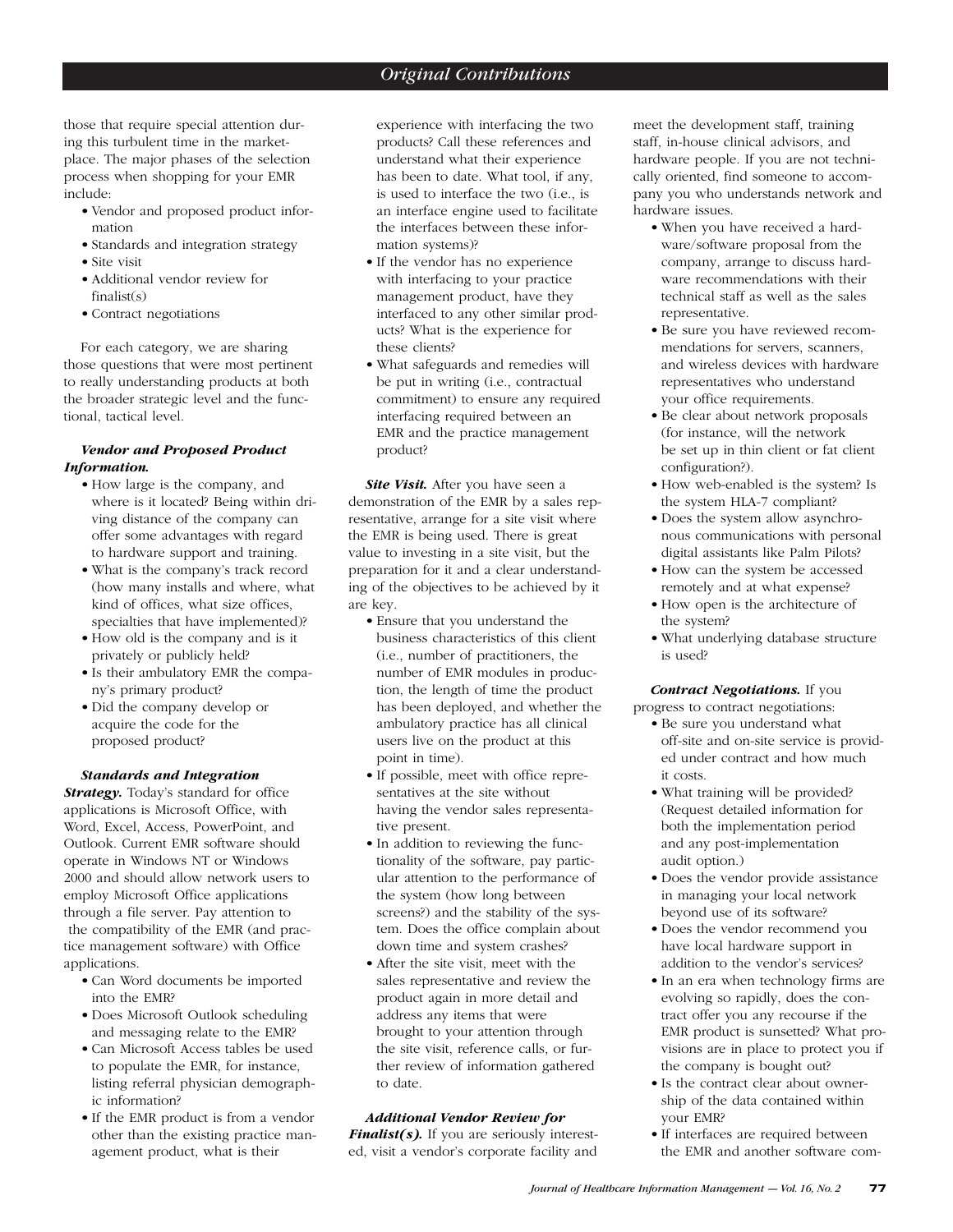# Debunking Myths

For some ambulatory practices and physicians, there are still serious concerns that prevent the acquisition of an electronic medical record.

### *Myth: I will wait until the product with all our requirements is released.*

**Reality:** There will always be products with some elements of functionality missing but, by and large, the existing products can neatly address the majority of relevant issues related to documenting ambulatory patient care.

# *Myth:A product must be easy enough to learn in five minutes.*

**Reality:** Some products are more intuitive that others, so that cursory learning can be completed in a few minutes. The overall understanding and facility with the new clinical practice tool, the EMR, will take two to six months or more to master and really integrate into all aspects of a practice's workflow. The rate of learning varies by physician or staff member. This needs to be factored into the major impact that the practice will undergo with this particular type of information system. It is meant to be integrated into clinical practice, so mastery will obviously require effort, practice, and growing knowledge that is always related to time and rate of learning.

*Myth:The EMR product will improve practice operations within a short period of time.*

**Reality:** This can only be true if the primary project designers understand the workflow as it is today and initiate a change in policies and procedures that will directly support usage of the EMR. Products overlaid onto existing chaotic environments that are inappropriately documented can never lead to success.

## *Myth:There must be a return on investment fairly immediately.*

**Reality:** Most practices that have successfully implemented an EMR can confirm that revenues may be impacted for two to three months upon switching to an EMR, since patient schedules are reduced to ensure that physicians can take the necessary time to input their clinical documentation. All of this is dependent on the level of automation to be completed relating to patient care. Anecdotal evidence from other practices indicate that revenue increases realized over time can range from 25 to 40 percent within the first year. This requires adherence and compliance to the automation of processes and eliminating redundant or inadequate policies and procedures.

### *Myth:There is not that much effort required to deploy an EMR.*

**Reality:** Without any question, the enormity of integrating an EMR into clinical practice cannot be underestimated. The most successful implementations result from an understanding that additional cost and labor would be required from all involved parties to make this tool ubiquitous in their environments. Compliance by all physicians is also a critical element to transitioning away from the paper-laden current state. One physician, who shared his story at a workshop, indicated that one of the group's physicians was asked to leave when, after the implementation was initiated, he refused to learn and participate in the EMR deployment.

pany, such as a practice management system or a lab system, which party is responsible and what guarantees are in place? Are interfaces two-way or one-way?

# **Words of Wisdom for Physicians Who Are Contemplating Their EMR Strategy**

This article represents one physician's viewpoint, but comments were also solicited from other colleagues who have taken on the EMR as an integral strategy for the delivery of patient care. A few

very specific thoughts from this EMR implementation immediately follow. Then three physicians have graciously shared their thoughts in the hope that this information might assist other colleagues during their EMR efforts.

There is no doubt that it would have been very helpful to have a basic education in managing and administering a Windows NT local area network. My office lacked expertise in setting up the levels of security, configuring Microsoft Outlook, and installing a firewall for our Internet connection. In retrospect, it

would have been beneficial to have provided my office manager (and myself) the right introductory course work about network management. After shopping around, an excellent local company was identified to provide additional LAN expertise for the practice's non-EMR applications. If you plan to use your network and server for much beside your EMR application, be sure to find the necessary local expertise. As with all things technical, it is important to honestly assess whether this becomes an "inhouse" skill set or whether it is more economical to contract for these services.

While our typing skills were reasonably sound, daily usage of the EMR has pointed out user limitations. Certainly watching how fast my teenagers send electronic mail messages, the stark realization came to light that there is no substitute for developing better typing skills. While there is not continuous typing required with our EMR, there are a number of necessary tasks that would enhance the amount of automation across all the practice. As a result, an off- the-shelf typing program was selected and 15 minutes per day has been allocated. There is a noticeable difference with this one action. Until voice recognition is more reliable, we all need to use the keyboard, when necessary, in a more effective manner. It's just as important as learning to suture! Too often the updating of existing skills is ignored, yet with a simple education strategy, the remedies are quick and valuable.

The transition from a paper-based environment, including the all-pervasive sticky note culture, has taken a little time. The office staff has accepted the challenge of using the electronic messaging system creatively to get the job done efficiently and well. There are still times when a paper note gets stuck on the front of my PC, but the number of these notes has significantly dwindled and it is typically only an urgent message that breaks this policy.

While it does take slightly longer to document certain parts of our patients' records electronically, the realization is apparent that we save a large amount of both physician and staff time to perform the myriad of daily tasks such as locating medical records instantaneously, refilling prescriptions quickly, and messaging efficiently. By virtue of the gained efficiency, it is affordable for a